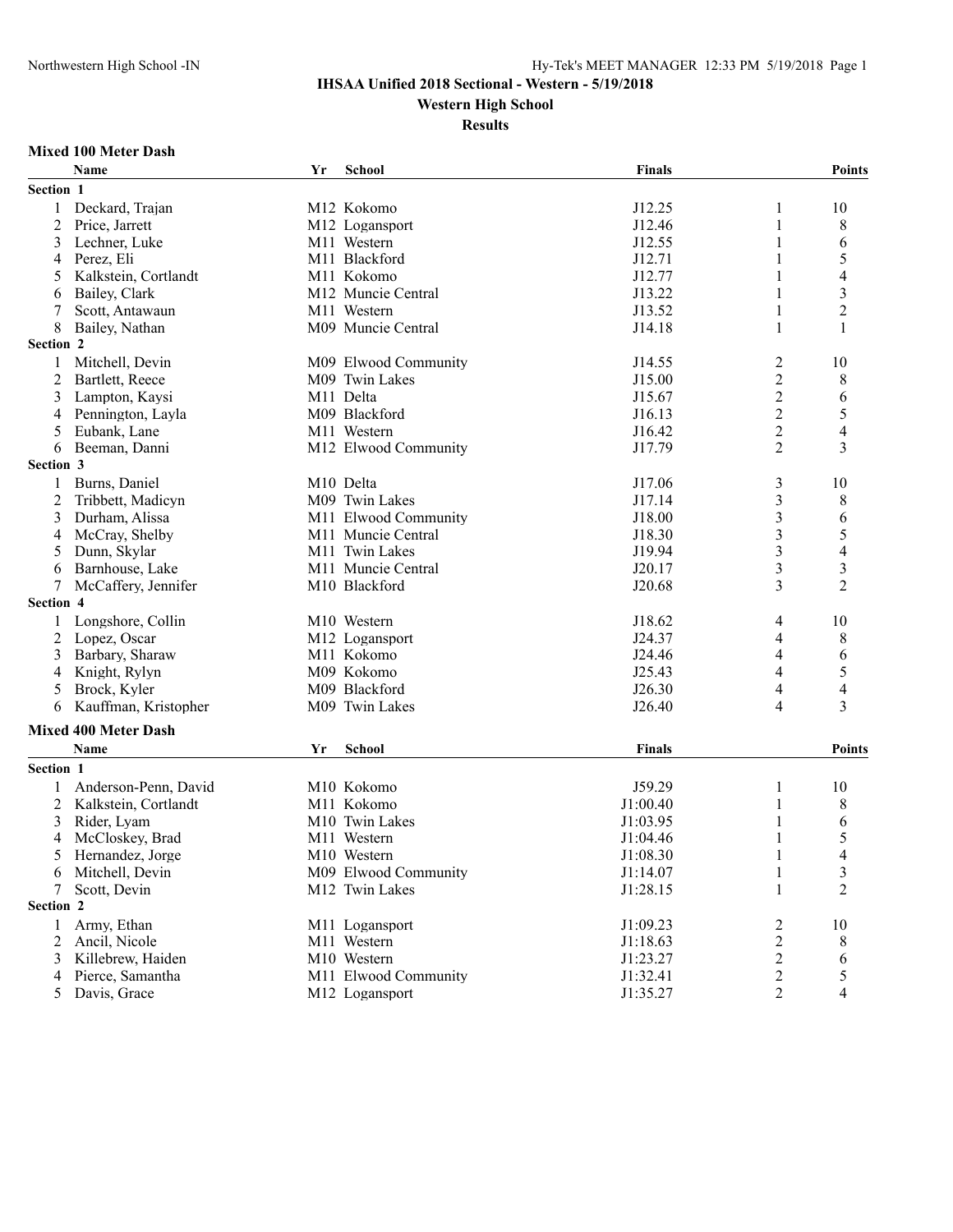# **IHSAA Unified 2018 Sectional - Western - 5/19/2018**

**Western High School**

#### **Results**

# **Section 3 ... (Mixed 400 Meter Dash)**

|               | Name                           | Yr                    | <b>School</b>         |                       | <b>Finals</b> |                              | <b>Points</b>            |
|---------------|--------------------------------|-----------------------|-----------------------|-----------------------|---------------|------------------------------|--------------------------|
| Section 3     |                                |                       |                       |                       |               |                              |                          |
|               | Weaver, Logan                  |                       |                       |                       | J1:22.10      |                              | 10                       |
|               |                                |                       | M09 Logansport        |                       |               | 3<br>$\overline{\mathbf{3}}$ |                          |
| 2             | Crowder, Brittney              |                       | M11 Elwood Community  |                       | J1:37.32      |                              | 8                        |
| 3             | Johnson, James                 |                       | M09 Muncie Central    |                       | J1:48.51      | $\mathfrak{Z}$               | 6                        |
| 4             | Miller, Bryce                  |                       | M10 Kokomo            |                       | J1:51.87      | $\mathfrak{Z}$               | 5                        |
| 5             | Fowler, Kristin                |                       | M12 Delta             |                       | J2:50.04      | $\mathfrak{Z}$               | $\overline{\mathcal{A}}$ |
| 6             | Prince, Heather                |                       | M <sub>10</sub> Delta |                       | J2:50.94      | $\overline{3}$               | 3                        |
|               | <b>Mixed 4x100 Meter Relay</b> |                       |                       |                       |               |                              |                          |
|               | <b>Team</b>                    |                       | Relay                 |                       | Finals        |                              | <b>Points</b>            |
| Section 1     |                                |                       |                       |                       |               |                              |                          |
|               | 1 Western                      |                       | A                     |                       | J49.31        | 1                            | 10                       |
|               | 1) Jeffery, Chris 12           | 2) Lechner, Luke 11   |                       | 3) Scott, Antawaun 11 |               | 4) Turner, Hayden 11         |                          |
|               | Kokomo                         |                       | $\mathbf{A}$          |                       | J56.54        |                              | 8                        |
| 2             | 1) Collier, Josiah 12          | 2) Cory, Caleb 11     |                       | 3) Deckard, Trajan 12 |               | 4) Diceston, Aaron 12        |                          |
|               |                                |                       |                       |                       |               |                              |                          |
|               | 5) Anderson-Penn, David 10     |                       | 6) Jones, Antonio 12  |                       |               |                              |                          |
| 3             | <b>Twin Lakes</b>              |                       | A                     |                       | J57.60        |                              | 6                        |
|               | 1) Norris, Justin 11           |                       | 2) Powell, Brandon 10 | 3) Rider, Lyam 10     |               | 4) Lear, Christian 09        |                          |
|               | 5) Scott, Devin 12             | 6) Trahin, Cody 10    |                       |                       |               |                              |                          |
| 4             | Muncie Central                 |                       | A                     |                       | J1:11.42      |                              | 5                        |
|               | 1) Barnhouse, Lake 11          |                       | 2) Drake, Stephen 12  | 3) Onate, Javier 12   |               | 4) Shelton, Destany 12       |                          |
|               | 5) McCray, Shelby 11           |                       |                       |                       |               |                              |                          |
| Section 2     |                                |                       |                       |                       |               |                              |                          |
| $\mathbf{1}$  | Western                        |                       | B                     |                       | J2:14.14      | 2                            | 10                       |
|               | 1) Ancil, Alicia 12            | 2) Jeffery, Taylor 11 |                       | 3) Wenger, Ava 09     |               | 4) Wilson, Cierra 10         |                          |
|               |                                |                       |                       |                       |               |                              |                          |
|               | <b>Mixed Long Jump</b>         |                       |                       |                       |               |                              |                          |
|               | Name                           | Yr                    | <b>School</b>         |                       | <b>Finals</b> |                              | Points                   |
| Flight 1      |                                |                       |                       |                       |               |                              |                          |
|               | Jones, Antonio                 |                       | M12 Kokomo            |                       | J19-10.75     | 1                            | 10                       |
| 2             | Jeffery, Chris                 |                       | M12 Western           |                       | J18-08.00     | 1                            | 8                        |
| 3             | Santana, Jose                  |                       | M11 Logansport        |                       | J16-11.50     | 1                            | 6                        |
| 4             | Beard, Kohl                    |                       | M10 Kokomo            |                       | J16-02.50     | 1                            | 5                        |
| 5             | Bailey, Clark                  |                       | M12 Muncie Central    |                       | J15-04.25     | 1                            | $\overline{\mathcal{A}}$ |
| 6             | Bailey, Nathan                 |                       | M09 Muncie Central    |                       | J14-04.25     |                              | 3                        |
|               | Good, Myles                    |                       | M09 Muncie Central    |                       | $J11-03.50$   | 1                            | $\overline{\mathbf{c}}$  |
| 8             | McCloskey, Brad                |                       | M11 Western           |                       | J11-03.00     | 1                            |                          |
| Flight 2      |                                |                       |                       |                       |               |                              |                          |
| 1             | Lear, Christian                |                       | M09 Twin Lakes        |                       | J13-09.00     | 2                            | 10                       |
|               | 2 Powell, Brandon              |                       | M10 Twin Lakes        |                       | J13-03.50     | $\overline{c}$               | 8                        |
| 3             | Ancil, Nicole                  |                       | M11 Western           |                       | J12-05.50     | 2                            | 6                        |
| 4             | Diceston, Aaron                |                       | M12 Kokomo            |                       | $J12-00.50$   | 2                            | 5                        |
| 5             | Pierce, Samantha               |                       | M11 Elwood Community  |                       | $J9-06.50$    | 2                            | 4                        |
|               | Dunn, Skylar                   |                       | M11 Twin Lakes        |                       | J3-06.00      | 2                            | 3                        |
| 6<br>Flight 3 |                                |                       |                       |                       |               |                              |                          |
|               |                                |                       |                       |                       |               |                              |                          |
| 1             | Durham, Alissa                 |                       | M11 Elwood Community  |                       | $J9-10.50$    | 3                            | 10                       |
| 2             | Jeffery, Taylor                |                       | M11 Western           |                       | J9-05.00      | 3                            | 8                        |
| 3             | Messersmith, Gretchen          |                       | M11 Blackford         |                       | J9-03.00      | 3                            | 6                        |
| 4             | Cory, Caleb                    |                       | M11 Kokomo            |                       | J8-08.50      | 3                            | 5                        |
| 5             | Bartlett, Reece                |                       | M09 Twin Lakes        |                       | J6-06.00      | 3                            | 4                        |
| 5             | Crowder, Brittney              |                       | M11 Elwood Community  |                       | J6-06.00      | 3                            | 3                        |